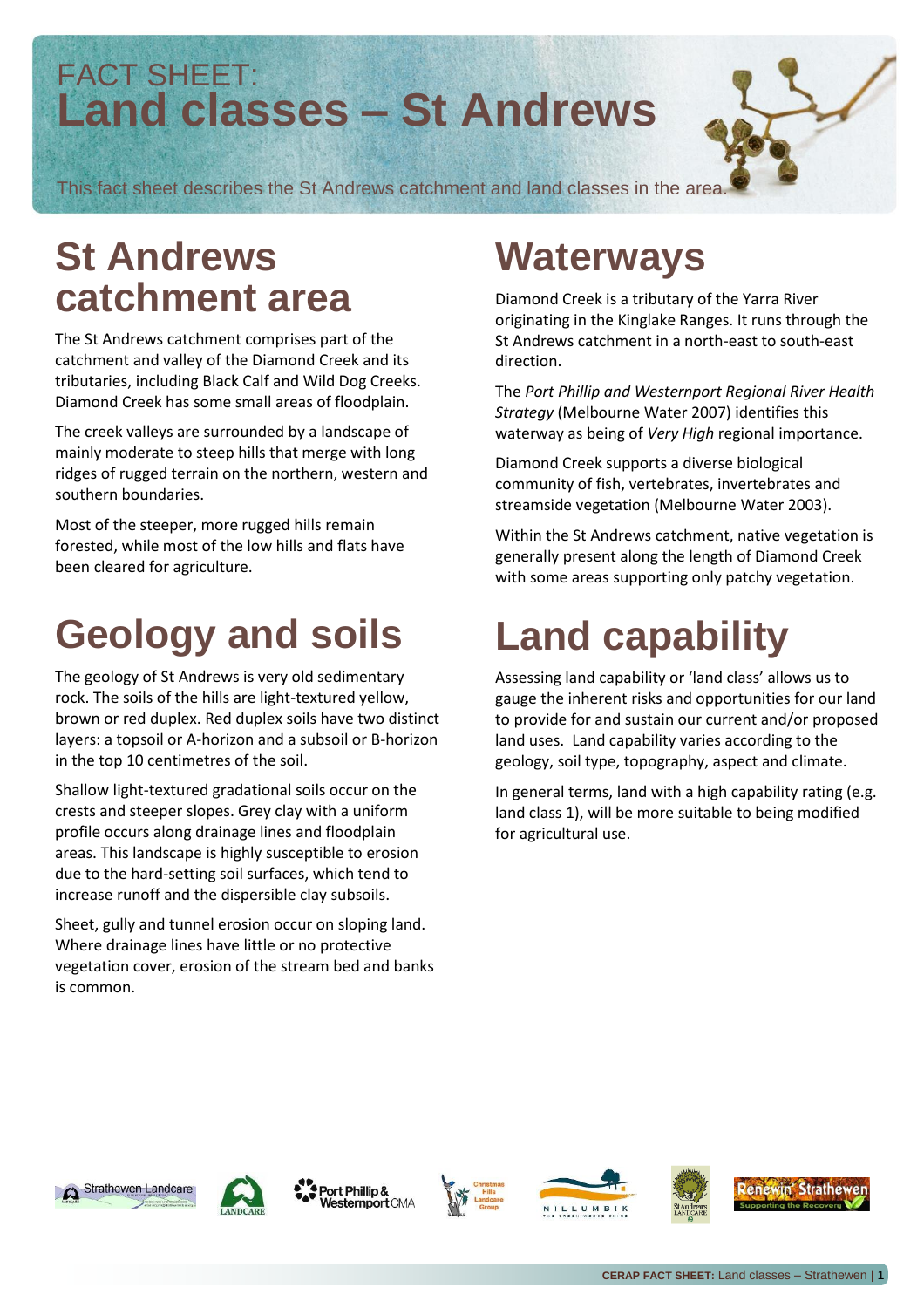### **Land management units**

Land Management Units (LMUs) provide us with a means for systematic review of land characteristics and are broad measures of land capability. The aggregation of lands with common characteristics into LMUs provides us with a general indication of the capacity of our land to sustain various land uses.

The five LMUs in St Andrews catchment are as follows:

- Floodplain LMU: Very gently sloping to flat, gradient <1% - 3%
- Gently undulating LMU: Gradient 3% 15%
- Moderately undulating LMU: Gradient 15% 25%
- Steep LMU: Gradient 25% 35%
- Rugged terrain LMU: Gradient 35% >40%.

The hilly landscape and soil type (see section 3.3 of the CERAP) of the St Andrews catchment facilitates a significant erosion hazard. Specifically:

- All sloping land has high to moderate hazard for sheet, gully and tunnel erosion.
- The steeper slopes have a moderate to high hazard for mass movement (land slips).
- All streamlines have a high hazard for stream bed and bank erosion and sedimentation.

The LMU's for St Andrews are identified in Figure 1.



Source: Community Environmental Recovery Action Plan St Andrews Catchment.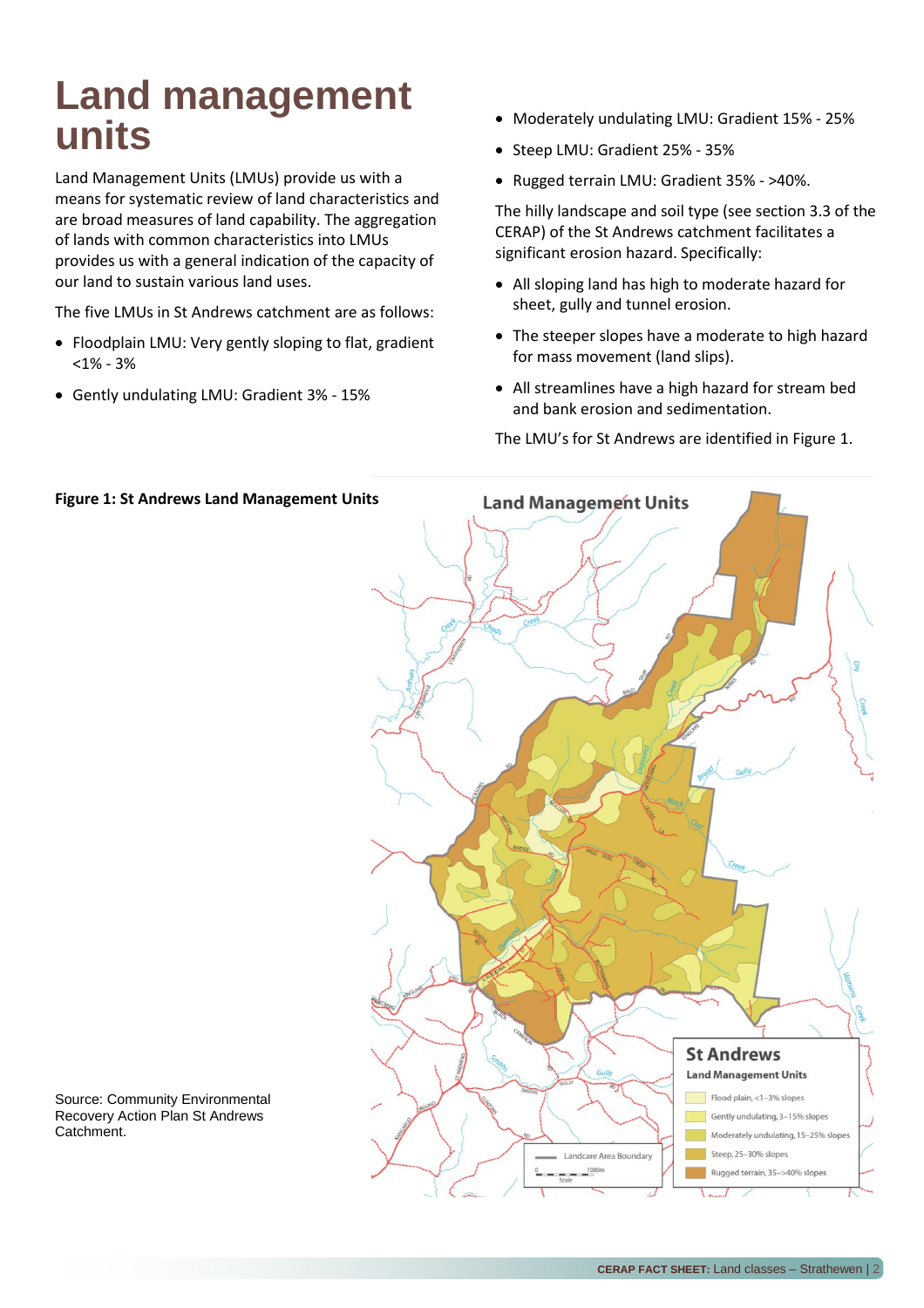# **Agricultural land quality**

In the St Andrews catchment, land capability for agricultural use is described in terms of agricultural land quality. This expresses the degree of agricultural versatility and production potential and provides a broad guide to the types of agriculture that can be supported.

The descriptions and process for assigning agricultural land qualities have been refined over many years by organisations such as the Department of Primary Industries (DPI) and the former Soil Conservation Authority (now within the Department of Sustainability and Environment [DSE]).

Land characteristics used in assigning agricultural land quality ratings include topographic position, soil type, climate and availability of supplementary irrigation water.

Agricultural land quality is often rated according to the five-class system described and interpreted in **Table 1,** 

#### **Table 1: Agricultural land quality rating description**

while the map at **Map 2** presents agricultural land quality for the St Andrews area.

In summary:

**High agricultural land quality:** This is highly productive and provides greater flexibility for a range of agricultural enterprises including cultivation and cropping. Its soils are also less subject to erosion and structural deterioration.

**Lower agricultural quality:** This land is less arable due to rock cover, or steep slopes that require specific cultivation techniques and crop types to avoid land deterioration.

| <b>Class 1</b><br><b>Very high</b>    | Agriculturally versatile land, with high inherent productive potential because it has deep, permeable,<br>friable, structurally resilient and fertile soils, a flat to gently undulating land form, and a growing<br>season of up to 11-12 months under either natural rainfall or irrigation. It is suitable for intensive<br>irrigated cropping and grazing.                                                                 |
|---------------------------------------|--------------------------------------------------------------------------------------------------------------------------------------------------------------------------------------------------------------------------------------------------------------------------------------------------------------------------------------------------------------------------------------------------------------------------------|
| <b>Class 2</b><br><b>High</b>         | Agriculturally versatile land, although it requires more inputs to achieve the same productivity as<br>Class 1. Slope is greater, soils are more variable, and the growing season is limited to 9-10 months,<br>which may be extended to 12 months if irrigation water is available. It is suitable for high-production<br>intensive cropping and grazing, and irrigation.                                                     |
| Class <sub>3</sub><br><b>Moderate</b> | Sound grazing land but limited in versatility. Generally unsuited to cropping due to steepness of<br>slope, drainage limitations, lack of topsoil depth, weaker structure, poor water-holding capacity, or<br>presence of rock. Fertility levels are moderate to low. Growing season may be limited to about 7-8<br>months due to dryness or wetness. With high inputs, moderate to high animal production may be<br>achieved. |
| Class <sub>4</sub><br>Low             | Land capable of supporting grazing under moderate to low stocking rates where clearing has<br>occurred. Slopes are moderate to steep, with shallow infertile soils that need care. Fertility levels are<br>generally low. High inputs may not be economical. Erosion hazard is high. Forest is often the best<br>and most stable form of land use.                                                                             |
| <b>Class 5</b><br>Low                 | Land unsuited to agriculture. Constraints may be steepness of slope, shallow, sandy, or rocky soils,<br>or high erosion susceptibility. Environmental stability may be best achieved by isolating areas and<br>strictly controlling or eliminating agricultural land uses.                                                                                                                                                     |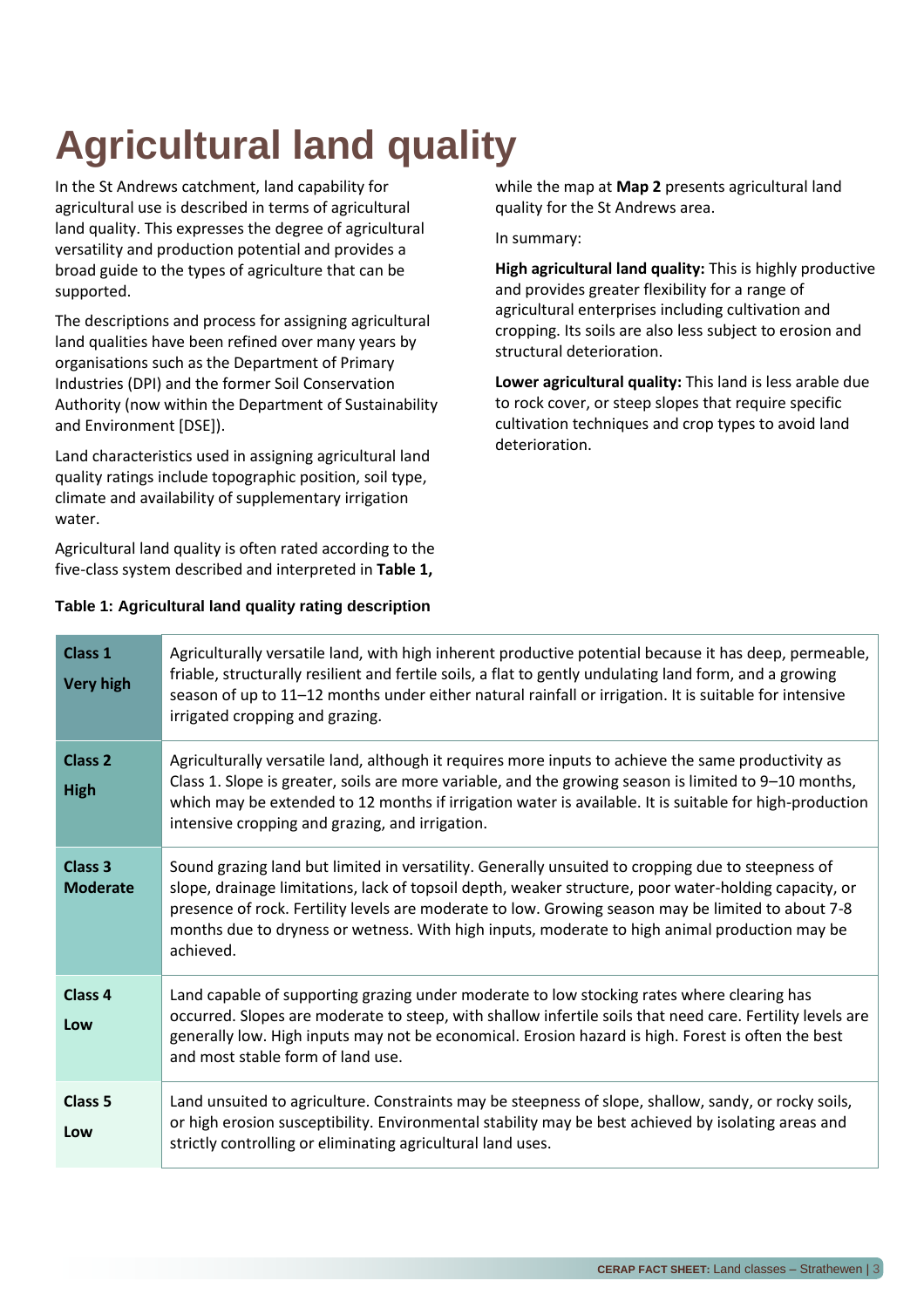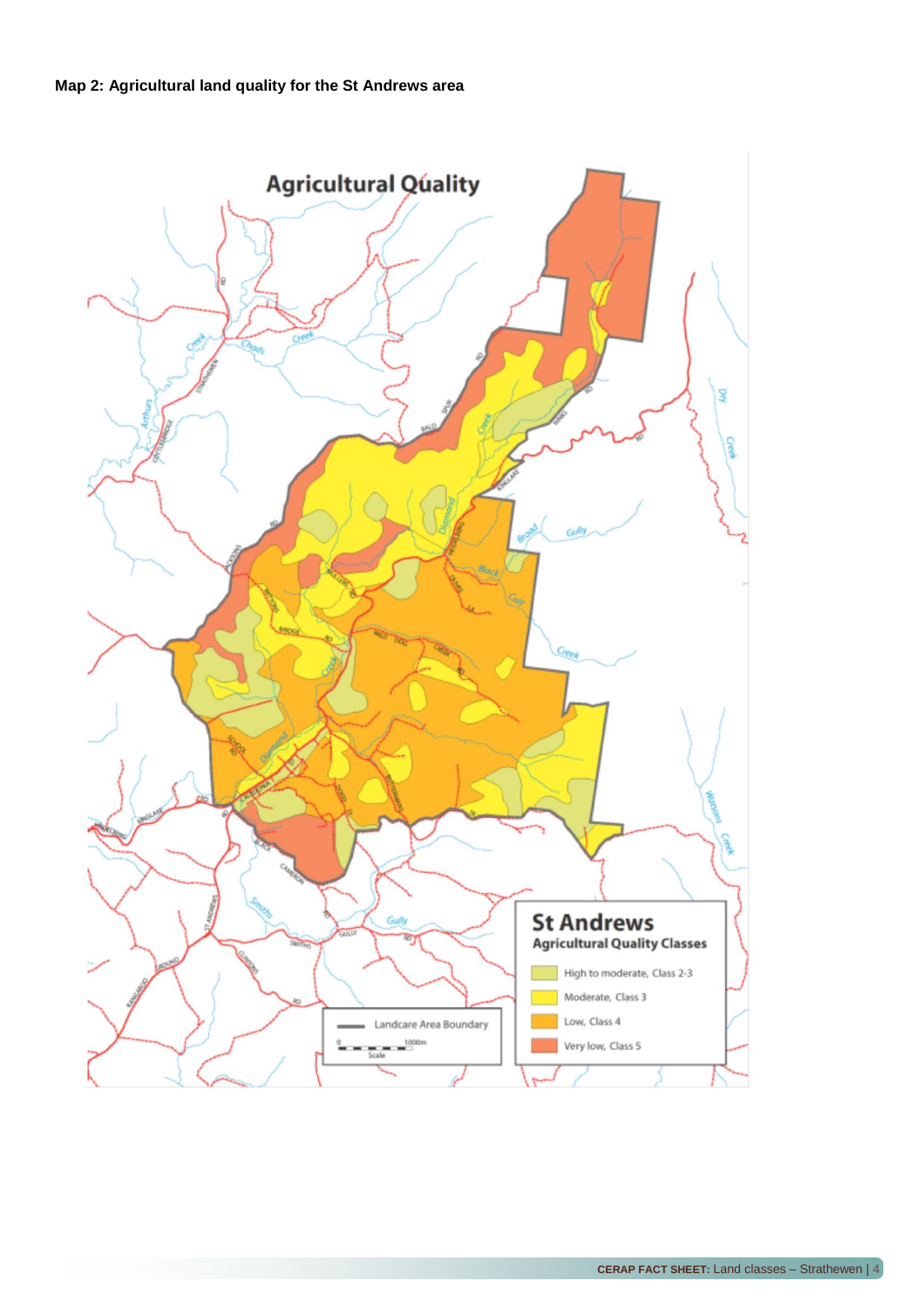#### CASE STUDY: **Developing a beef cattle farm at Alf and Joanna Gonnella's property in St Andrews**

Alf and Joanna Gonnella have farmed their 36 hectares property on Mittons Bridge Road for 27 years. They have weathered 10 years of drought, the Black Saturday bushfires and then the more recent floods.

Twenty-seven years ago the farm was in very poor condition. Rabbits were everywhere, the hill was covered in bracken and the lower land was infested with blackberries, tea tree and rushes.

Alf and Joanna's vision allowed them to see the productive beef grazing property it is today. It took four years to rid the property of weeds and rabbits and to sow all the land to pasture.

The couple says the two most important land management tasks are constant vigilance in controlling and eradicating weeds and sound pasture management.

The property comprises three St Andrews Land Management Units (LMUs):

- 1. Gently Undulating Land (of High agricultural quality)
- 2. Floodplain
- 3. Moderately Undulating Land (both of Moderate agricultural quality).

To assist rotational grazing and pasture management and to maximise production, the farm's six paddocks are fenced along LMU boundaries. Each paddock has its own stock water, either supplied from dams or reticulated from tanks to paddock troughs.

The 2009 fire burnt out the whole property and seriously weakened the pastures. This allowed pasture weeds including Blackberry, Sweet Vernal Grass, Bent Grass and Capeweed to establish in many areas. Thankfully, all the cattle survived unscathed.

After the fire, serious erosion occurred on the bare soil of the exposed hill paddock and had to be controlled. Alf decided that this was the highest priority paddock for pasture renovation and this occurred in Autumn

2010. The new pasture is a mix of Cocksfoot, perennial Ryegrass, White Clover, Red Clover and Subterranean Clover with very few weeds.

The property currently supports 36 Limousin breeding cows, with numbers limited by the condition of the pastures. However, the success with the new pasture has encouraged Alf and Joanna to continue their pasture improvement program progressively across the remaining paddocks over the next few years. This will start with the two floodplain paddocks in 2012. These are a priority as they are the most productive paddocks on the farm, supporting hay production as well as strong grazing.

Pasture improvement will enable a higher stocking rate, greater production and a stronger more vigorous pasture will minimise weed invasion.

Until three years ago the pasture fertiliser was always super and potash (phosphorous and potassium). The Gonnellas now use a seaweed fertiliser spray and dryspread chicken manure. Recent soil tests also indicated that the soils were too acidic for pasture, and lime was applied to all paddocks in 2011.

Alf and Joanna are also concerned about the condition of the Diamond Creek and the surrounding vegetation. The fire and flooding seriously damaged both and the protective fencing was destroyed.

There are signs that the creek erosion is healing and native vegetation is recovering, but many weeds have established, including rushes, thistles, Blackberry and willows.

Along with pasture renovation, the priority is weed control and to re-fence and protect the creek and its native vegetation.

Joanna said, "We were not farmers when we started and we've made mistakes on the way, but we've